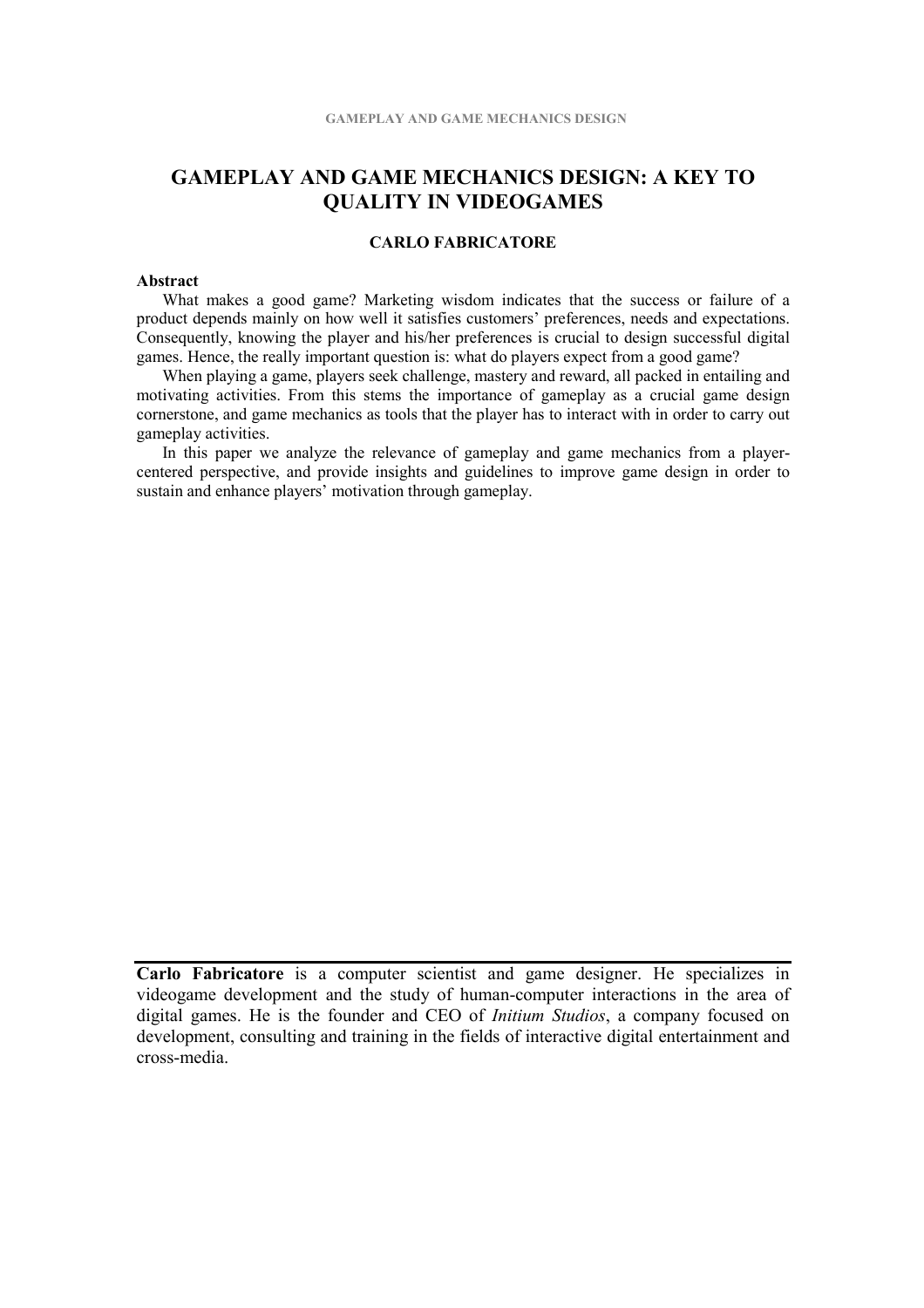# **CONTENTS**

## **1. INTRODUCTION**

- 1.1 Quality and digital games: importance of the player and the play experience
- 1.2 The cornerstones of game design
- 1.3 The focus on gameplay

# **2. GAMEPLAY**

- 2.1 What is "gameplay"? A player-centered perspective
- 2.2 Game mechanics: the tools for gameplay
- 2.3 Game mechanics, motivation and learning processes
- 2.4 Guidelines to sustain and enhance motivation in learning and using mechanics

## **3. ARCHITECTING GAMEPLAY**

- 3.1 Core gameplay and core game mechanics
- 3.2 Core meta-gameplay
- 3.3 Satellite game mechanics
- 3.4 An architectural model for game mechanics
- 3.5 Peripheral gameplay
- 3.6 Guidelines for gameplay design

# **7. CONCLUSIONS**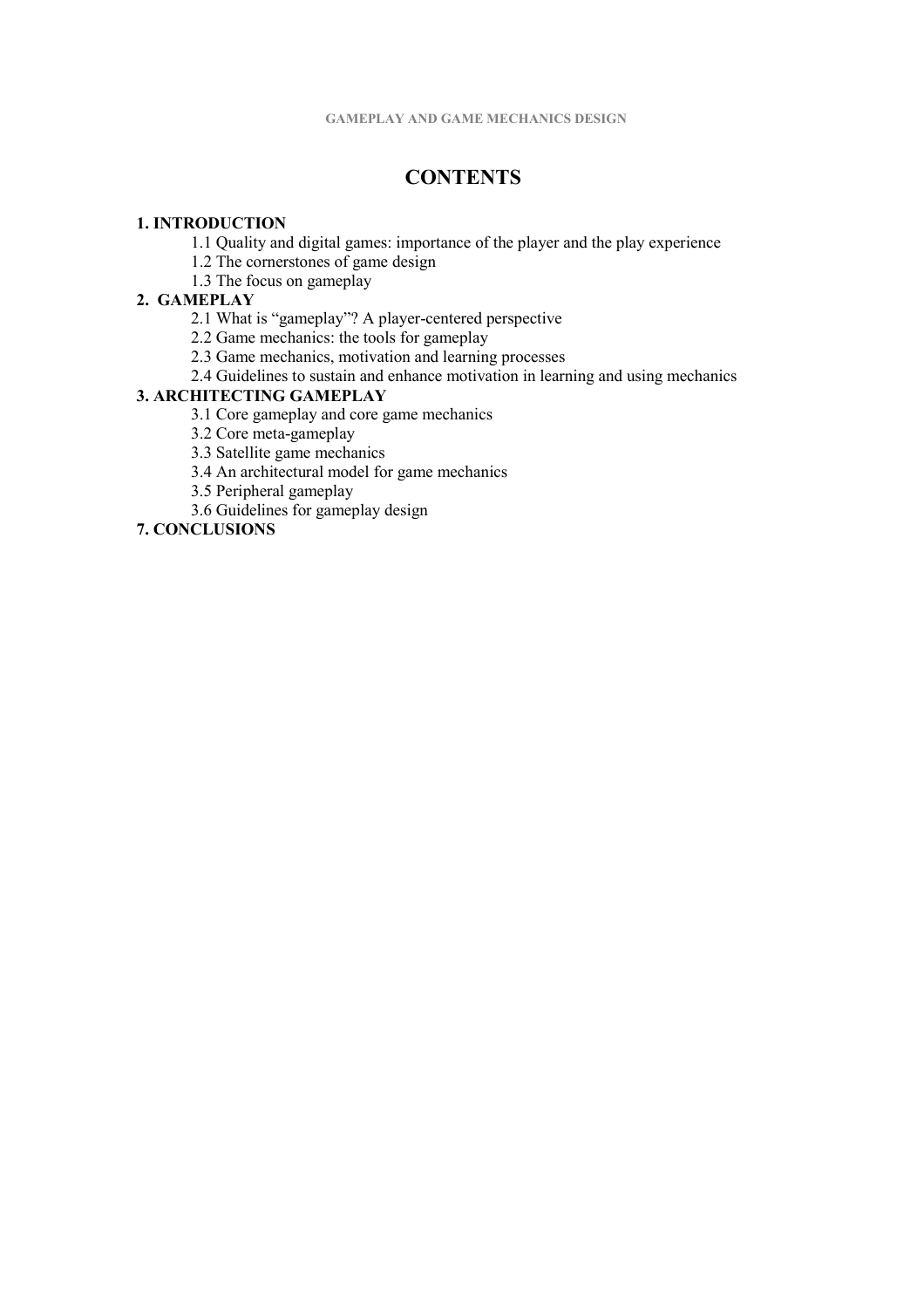#### **1. INTRODUCTION**

## **1.1 Quality and digital games: importance of the player and the play experience**

What determines the quality of a digital game? According to traditional marketing literature, a good product is one that satisfies customers' needs, preferences and expectations (Kotler, 1993). In the case of videogames, this leads to the central importance of players' preferences, which are what a game should satisfy. Then, what do players want in a game?

Relevant players' opinions and judgments always originate from the play experience. Regardless of specific game contents, while playing a game, the player interacts with a virtual universe, which receives player's inputs and responds by changing its status. Information regarding the outcome of the interaction is then conveyed to player, and eventually gathered and used by him/her to decide what to do next, as shown in figure 1.1 (Fabricatore, 1999). This cycle is repeated iteratively, until the player wins or loses the game, or simply decides to suspend temporarily his/her play session.



As cold as it may sound, this essential interactive cycle is (or should be) the source of fun. Or, if game designers fail, it will be the source of players' disappointment, frustration and negative judgments. Then, what are the determinants of quality involved in the cycle?

## **1.2 The cornerstones of game design**

The play experience interactive cycle is centered on a decision-making process that relies on the information conveyed to the player. Information is transmitted through visual (graphics and text), aural and even tactile means (in case the game relies on force-feedback interface devices). This means can be properties of contextual game objects (*i.e.* elements perceived by the player as belonging to the virtual world), or explicit interfaces (*e.g.* graphic user interface components). (Fabricatore, 1999).

Information managed by the player during the interactive cycle can be divided into two categories: functional and aesthetic. Functional information allows the player to undertake the activities he/she is supposed to carried out in order to win the game. Aesthetic information defines most aspects of the context in which the game takes place, and is manly aimed at rendering an atmosphere capable of drawing and maintaining players' attention on an emotive basis, making them feel part of an entailing virtual world (Fabricatore, Nussbaum and Rosas, 2002).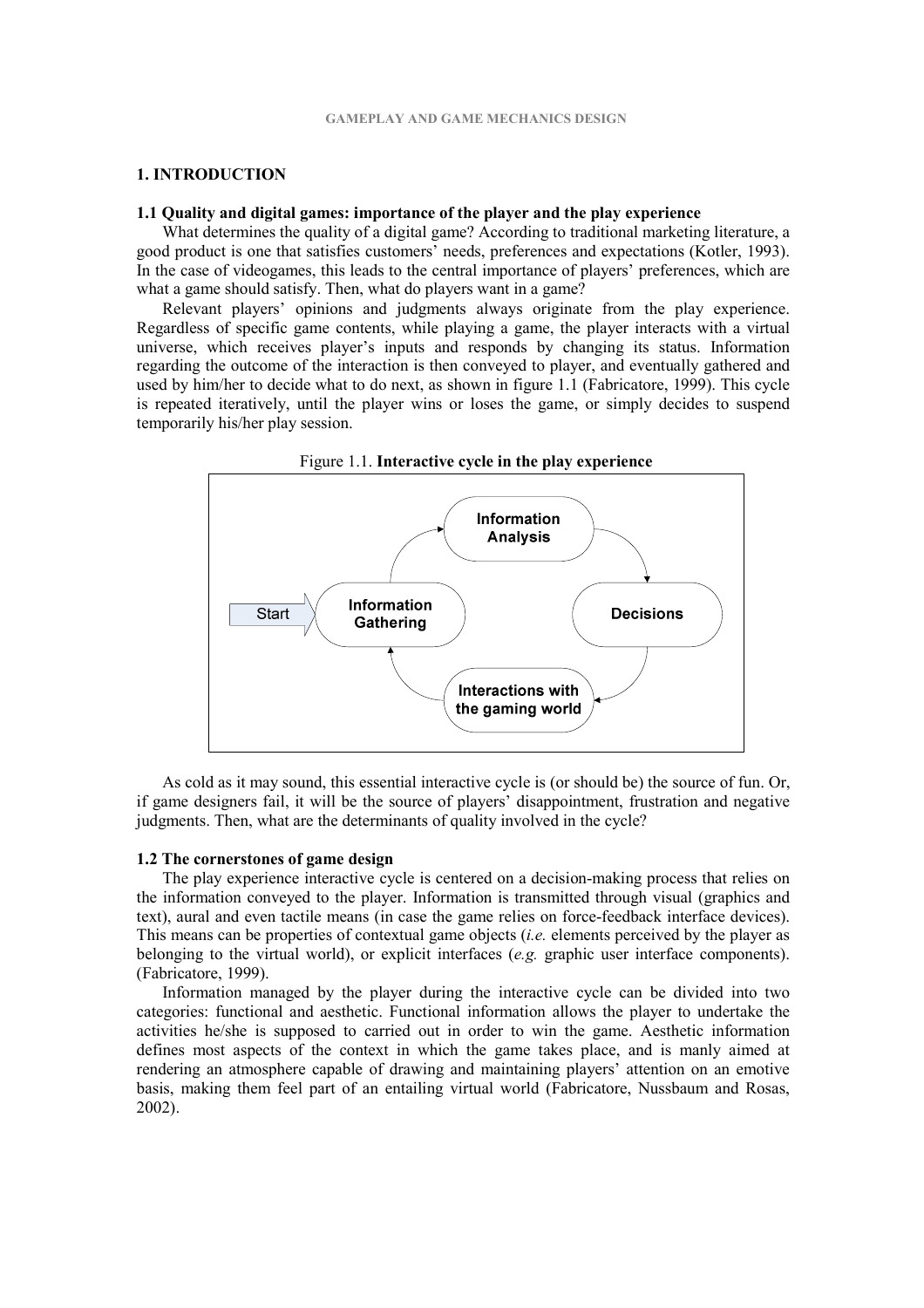When asked to analyze a game, players usually focus their attention on three key elements that can safely be considered the key determinants of the quality of a game (Fabricatore, 1999; Fabricatore, Nussbaum and Rosas, 2002):

- the context of the game;

- the activities that must be carried out in order to win the game;

- how well the game allows understanding what must be done, and to actually accomplish it.

The context of the game encompasses the storyline, the setting of the game (*i.e.* the backdrop for the storyline) and the goals. Thus, the context has to do mainly with aesthetic information, although the goals have certainly a crucial functional importance, and the very same setting and storyline could condition players' activities significantly, for the sake of realism.

We'll refer to the set of activities that can be undertaken by the player as the "gameplay" of the game (Bates, 2001; Lewinski, 1999; Rouse, 2001), leaving to the reminder of this paper a more detailed analysis regarding this topic. Functional information is clearly crucial to gameplay, since without it would be impossible for the player to make any decision at all.

Playability is the instantiation of the general concept of usability when applied to videogames, and it is determined by the possibility of understanding performing the activities required to win the game (Fabricatore, 1999; Fabricatore, Nussbaum and Rosas, 2002).

When analyzing and judging a game, players focus on gameplay, playability and the game's context (Fabricatore, 1999). Therefore these three elements must be the main foci of attention for game designers, and can be safely considered true cornerstones of game design.

#### **1.3 The focus on gameplay**

Are all the cornerstones equally important? Not really. Poor playability undermines players' ability of understanding the game-play and/or controlling it, thus seriously affecting the play experience. Hence poor playability means poor game, regardless of other aspects (Fabricatore, 1999). However, it is not playability that catches players' attention at first.

When asked to describe and judge a videogame, sometimes players analyze "what the game is about", thus talking about the game's context. In these cases, they usually focus on focusing especially on "what you have to do", *i.e.* the goals of the game, thus display more interest for functional aspects than for aesthetic aspects of the context.

However, more often than not the focus of players' analysis is set on the "what you can do" factor, *i.e.* the gameplay of the game. In many cases players neglect the context and even the very same goals of the game, to focus on the gameplay activities that may be carried out in order to win. Hence, gameplay is the primary focus of players' attention when it comes to judging a game. Even more, according to players' opinions, flaws in functional elements of a game cannot be balanced by any non-functional aspect of the design, since a very good game context cannot sustain motivation if gameplay activities are ill-designed (Fabricatore, 1999).

All this stresses the relevance of gameplay, leading us to consider it the most important game design cornerstone, focusing the reminder of this paper on it.

#### **2. GAMEPLAY**

#### **2.1 What is "gameplay"? A player-centered perspective**

All players and every game designer talk about gameplay, which is *per se* evidence of the importance of such a concept. However, literature proposes very few hints of formal, playercentered definitions.

A number of sources deal with gameplay, ranging from those who talk extensively about gameplay without defining it (Pedersen, 2003), to those who end up with the conclusion that gameplay is a synergy emerging from the interaction of certain elements included in the game, posing that it could be defined, in a player-independent manner, as "one or more casually linked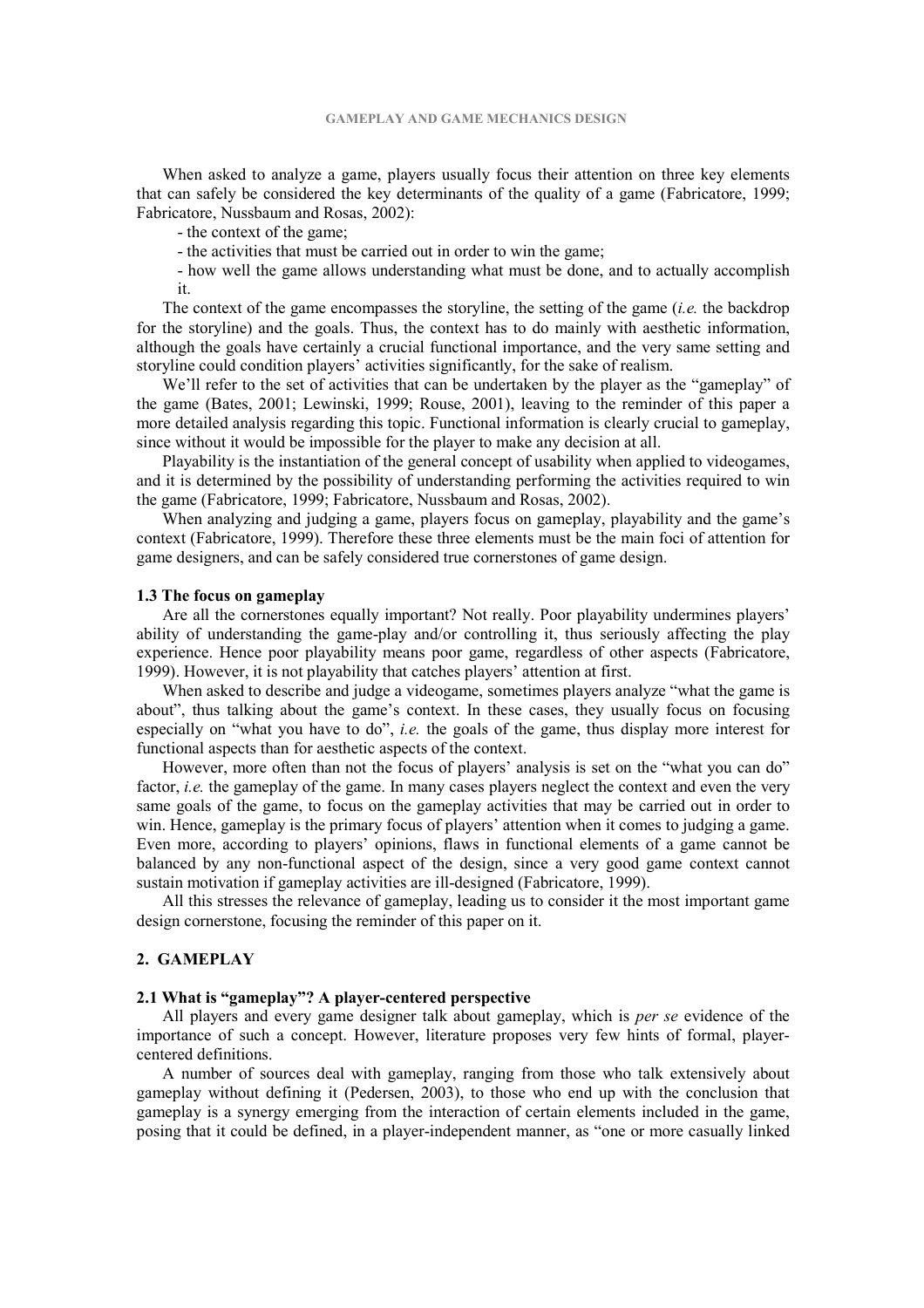series of challenges in a simulated environment" (Rollings and Adams, 2003). In between, there are those who hint at player-centered definitions, usually talking about what players are allowed to do in the game, and how the game is played (Bates, 2001; Lewinski, 1999; Rouse, 2001).

There is probably no universally accepted definition of gameplay. However, our past research revealed that players focus on gameplay as a key element to determine the quality of a digital game (Fabricatore, 1999; Fabricatore, Nussbaum and Rosas, 2002). So, what is gameplay, according to players?

Gamers do have a well-defined implicit notion of what gameplay is, and, when talking about gameplay and their play experiences, they always refer to what can be done in the game, focusing on:

- what the player can do;

- what other entities can do, in response to player's actions (i.e. how the game responds to player's decisions).

Gamers are sometimes interested also in what happen in the virtual world regardless of their own decisions (*i.e.* the liveliness of the world), although this doesn't emerge as a relevant focal point in players' comments.

Hence, a player-centered approach can lead to define gameplay as the set of activities that can be performed by the player during the ludic experience, and by other entities belonging to the virtual world, as a response to player's actions and/or as autonomous courses of action that contribute to the liveliness of the virtual world.

# **2.2 Game mechanics: the tools for gameplay**

"Interactivity" and "activity" are two key concepts underlying the former definition of gameplay. But, how do players interact with the game? In order to undertake any activity at all, players have to interact with toys. Any ludic activity involves the interaction with concrete or abstract objects (Bruner, 1972). Such objects are also commonly referred to as "toys" (Crawford, 1984), and their manipulation requires a level of proficiency achieved through a learning process. The starting point of the process is the exploration of the characteristics of the toys (Bruner, 1972), which are used in the game only when the player feels to have understood their properties (Hutt, 1966). The use of the toys (both in terms of modes and purposes) and their relationships are regulated by rules, which organize a set of ludic activities and turns it into a complete and coherent game (Bruner and Sherwood, 1976). Some of these toys are called "game mechanics" in the game design jargon. So, do players talk about game mechanics? When? How?

Players do talk about game mechanics (even though not always using such name), when deepening their analysis regarding the quality of the gameplay. In fact, right after commenting the overall quality of the gameplay, players tend to focus on the elements they have to deal with in order for "things to happen" in the virtual world. These are perceived as mechanisms, "black boxes" which may or may not be visible, but are nevertheless there to allow playing the game. Players understand that such black boxes are capable of receiving inputs and react producing outputs, leading to a mere change in the status of the black box, and/or to new interactions with other black boxes, like a chain reaction (see figure 2.1).

Figure 2.1. **Player-centered model of a game mechanics**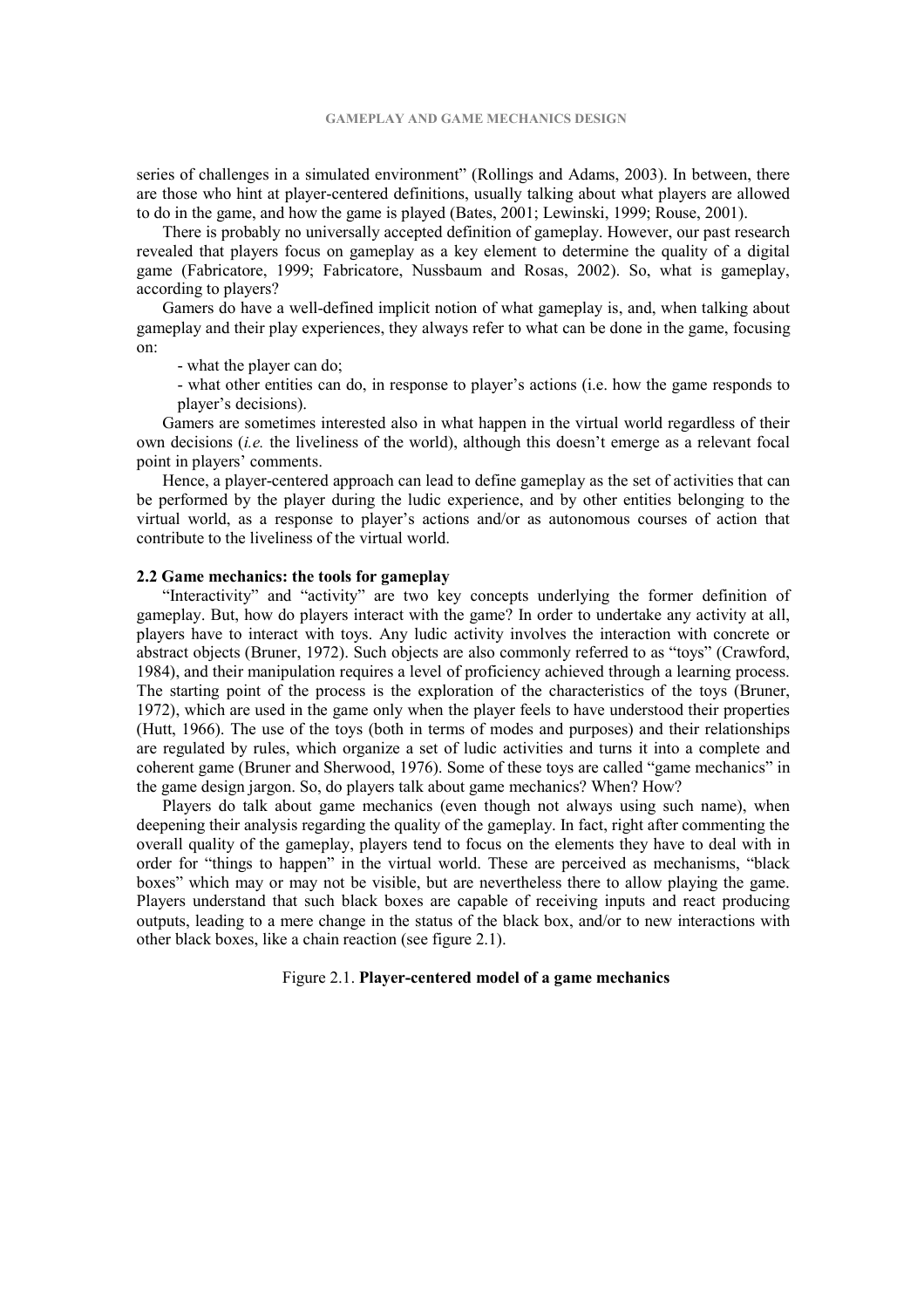

Hence, a player-centered perspective can lead to defining game mechanics as a proper tools for gameplay, atomic rule-based interactive subsystems capable of receiving an input and reacting by producing an output. Such output translates into a state change of the mechanics itself and/or into the triggering of new interactions with other game mechanics. A given game mechanics might be capable of receiving different inputs and reacting consequently. In terms of gameplay, this means to the player that the mechanics has features that allow triggering different interactions with it

To understand all this through a concrete example, let's consider the case of a locked door connected to an alarm system. Assume that the player is required to unlock the door using a lock pick, and that if he/she doesn't disconnect the alarm, any lock picking attempt will activate it. A comprehensive schematic of the door mechanics can be formulated through the use of an UML finite-state machine diagram (Fowler, 2003), as shown in figure 2.2.

Figure 2.2. **Example of representation of a game mechanics as a finite state machine** 



The workings of the system involves two game mechanics (the door and the alarm system), and the interactivity, in the case in which the alarm is connected, can be represented by using UML communication diagrams (Fowler, 2003), as follows.

# Figure 2.3. **Example of interaction amongst game mechanics**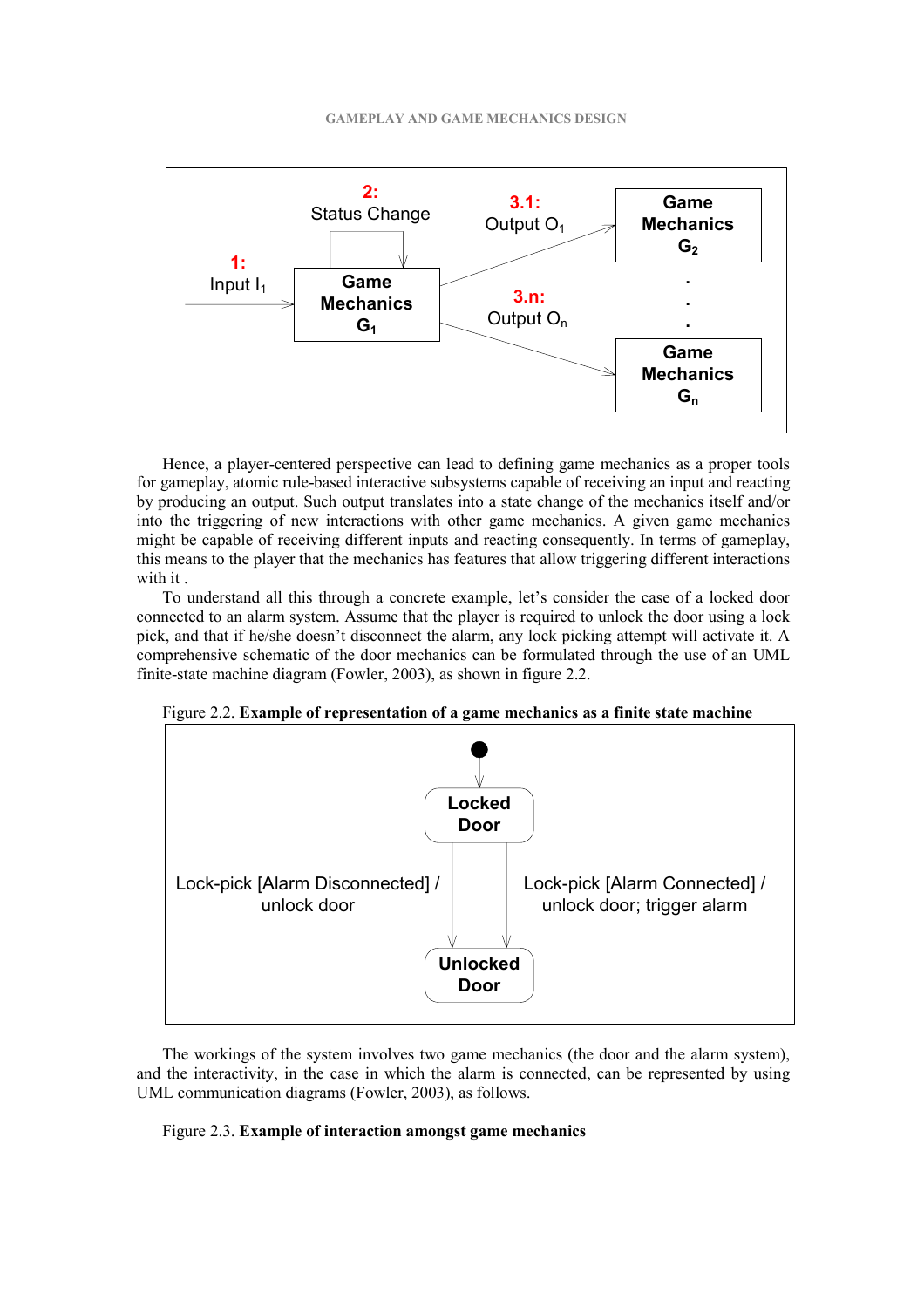

## **2.3 Game mechanics, motivation and learning processes**

This far it is more than clear the functional importance of game mechanics. But, where does the fun come from? What make players like or dislike a game mechanics?

To start with, every game mechanics is characterized by its semantics, which will inevitably determine a first-impact appeal, making the player like or dislike it. In other words, some persons, due to their cognitive backgrounds, might be attracted by the idea of playing with a ball as soon as they see one, and others might not. Game designers can do very little about it, besides choosing mechanics whose semantics seem to be appealing to the target players, and ensuring that they are coherent with the context and the goals of the game.

That said, there are indeed factors that players focus on when judging whether a mechanics is "good" or not. When playing a game, players want to be challenged, control what surround them, develop a sense of mastership and achievement, and be rewarded consequently (Crawford, 2003; Malone, 1981a; Malone, 1981b; Malone and Lepper, 1987; Rouse, 2001; Rollings and Adas, 2003). As for game mechanics, challenge and reward come from three mechanics-related activities:

- learning the mechanics;

- using the mechanics as a tool for gameplay in ordinary situations;

- using the mechanics as a tool for gameplay in extra-ordinary situations, in presence of external factors that may alter the ordinary working of the mechanics.

The first activity presents to the player a challenge intrinsic to the mechanics itself. In fact, the player is required to explore and understand the inner workings of the mechanics, in order to control its features at will.

The second activity presents to the player an extrinsic challenge, since he must succeed in deciding, based on external environmental conditions, what standard features of the mechanics to use, and when and how to use them in order to achieve a given goal. In this case, once the decision is made, the mechanics is used in a standard way, and no new learning is required.

The third activity presents to the player a rather more complex extrinsic challenge. In order to achieve a given goal, the player is required to use the mechanics in a context in which external factors may alter its workings. In this case, not only the player will have to decide what features to use, when and how, but also understand how the external conditions influence the mechanics, and how to eventually exploit them to enhance it. All this requires new learning.

To better understand this, let's consider a concrete example. In a game like Quake $\mathbb{D}^1$ , one of the most important game mechanics is the locomotion system that is used by the player to control the motion of the player-token. Such system gathers player's inputs, and moves the player-token according to them and to other environmental conditions. One of the features of Quake's locomotion system is the "jump" movement. The system allows the player to make the playertoken jump by simply pressing a key. If the player-token is not already moving when the jump command is issued, then the outcome of the interaction will be a vertical jump. If the player-token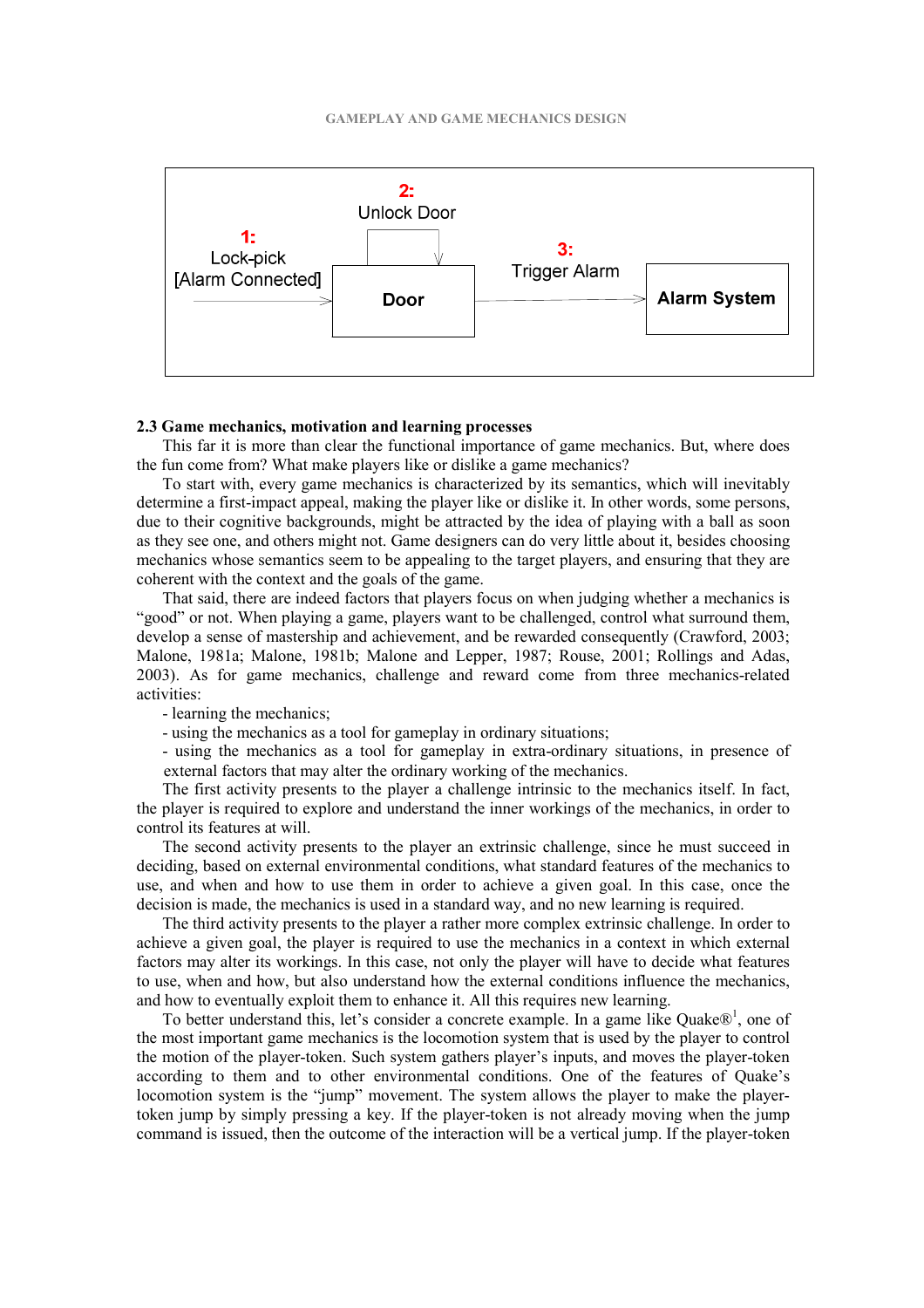is walking when the jump command is issued, then the interaction will result in a forward-jump. If the player-token is running when the jump is issued, then the result of the interaction will be a long forward-jump, in the direction of the run. The height of a vertical-jump is greater than the height of a forward-jump, which in turn is greater than the height of the long forward-jump. Such rules lead to the partial representation of Quake's locomotion system proposed in figure 2.4.





In order to control the "jump" feature of the locomotion game mechanics, the player will have to understand and learn all the aforementioned rules. This learning process will eventually lead to the mastery of three instances of the jump feature:

- vertical-jump;
- forward-jump;
- long forward-jump.

Learning how to jump is certainly challenging, and can be very rewarding if enough feedback is provided to the player, indicating his progress in the learning process (Cook, 2006; Crawford, 2003). However, this process can hardly justify by itself the inclusion of a specific game mechanics. In fact, after the mastery has been completed, the player normally loses interest in the mechanics (Berlyne, 1950). This is what Cook (2006) calls "burnout", defining it as a "state of completed learning, where the player finally figures out that a particular action no longer yields meaningful results".

Burnout must be avoided, and the simplest way of avoiding it is putting the player in condition so he can use game mechanics as tools to achieve meaningful results as soon as mechanics have been learned. As an example, let's consider Quake once again. Quake's gameplay is all about fast-paced combats, thus being mostly centered on shooting and locomotion activities. The jump feature of the locomotion mechanics can be used to avoid opponents and their projectiles. Such activity only requires the player to choose when to jump. Nothing else alters the ordinary working of the jump mechanics, and, therefore, no further learning is required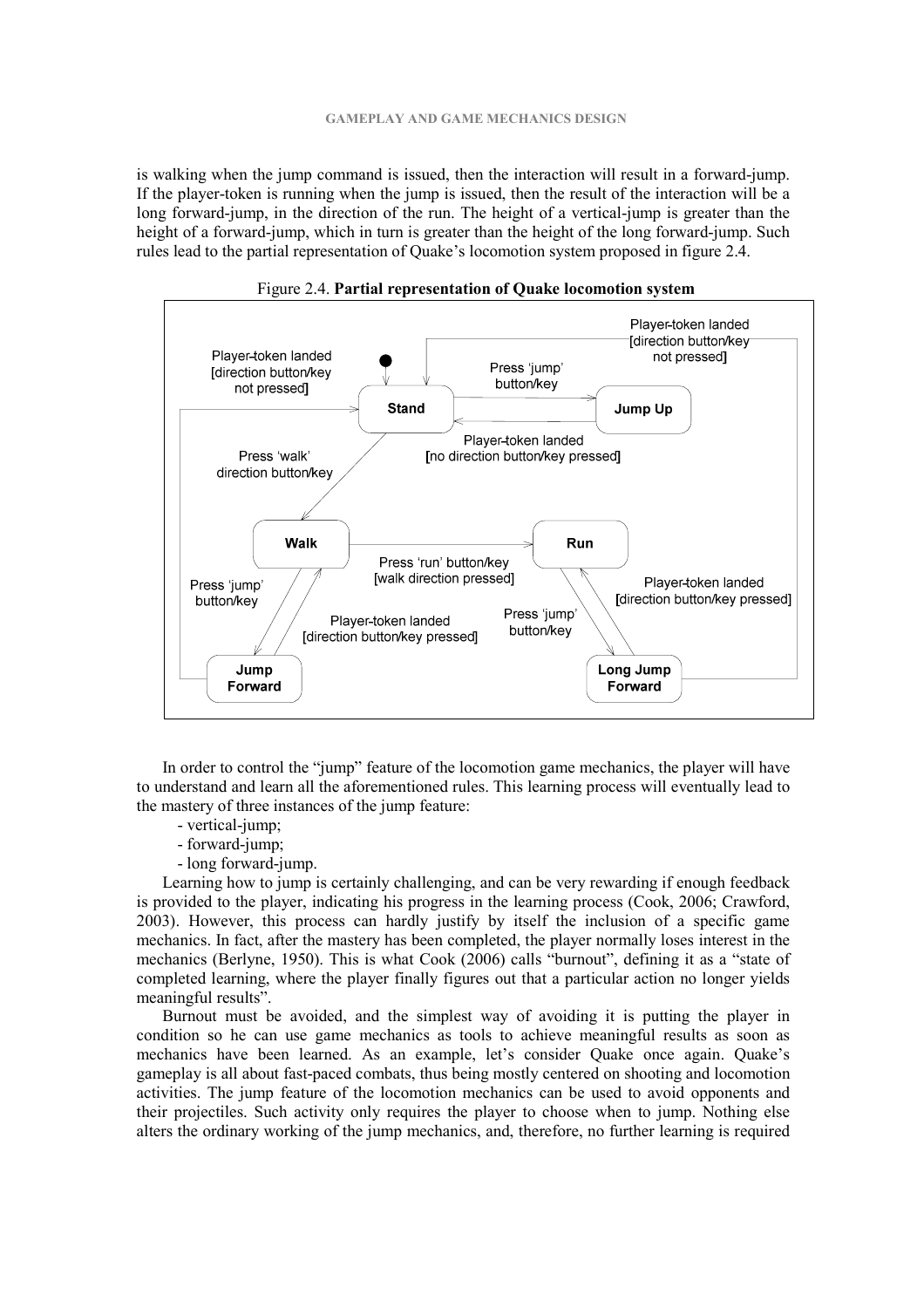to use it as a tool in ordinary situations. However, the player achieves meaningful results through ordinary jumping, thus sustaining the interest and motivation in the standard jump mechanics. But that's not all.

In Quake there is a physics system that simulates, among other things, impulse and momentum, which can affect the outcome of a jump. Even without having any formal notion of momentum and impulse, the player might imagine that the height of a jump can be enhanced through an external impulse, like a sort of catapult. Furthermore, he might discover (even accidentally) that such impulse can come from an explosion, triggered below the player-token right after it takes off in a jump (see figure 2.5).



Figure 2.5. **Enhancement of a jump through an explosion** 

Such discovery could lead to the third game mechanics-related activity: using a mechanics as a tool for gameplay in extra-ordinary situations, exploiting external factors that can modify the outcomes of the mechanics. In our example, the player could discover that shooting a rocket on the ground right after taking off in a jump will make the player-token jump higher. This new outcome could be used to reach spots inaccessible through standard jumps (see figure 2.6). New learning is required to figure out how to use an external mechanics (the rocket launcher) to enhance the jump, but the payoff can be well worth it, thus enhancing the interest in the jump mechanics.

#### Figure 2.6. **Use of an enhanced jump to reach inaccessible spots**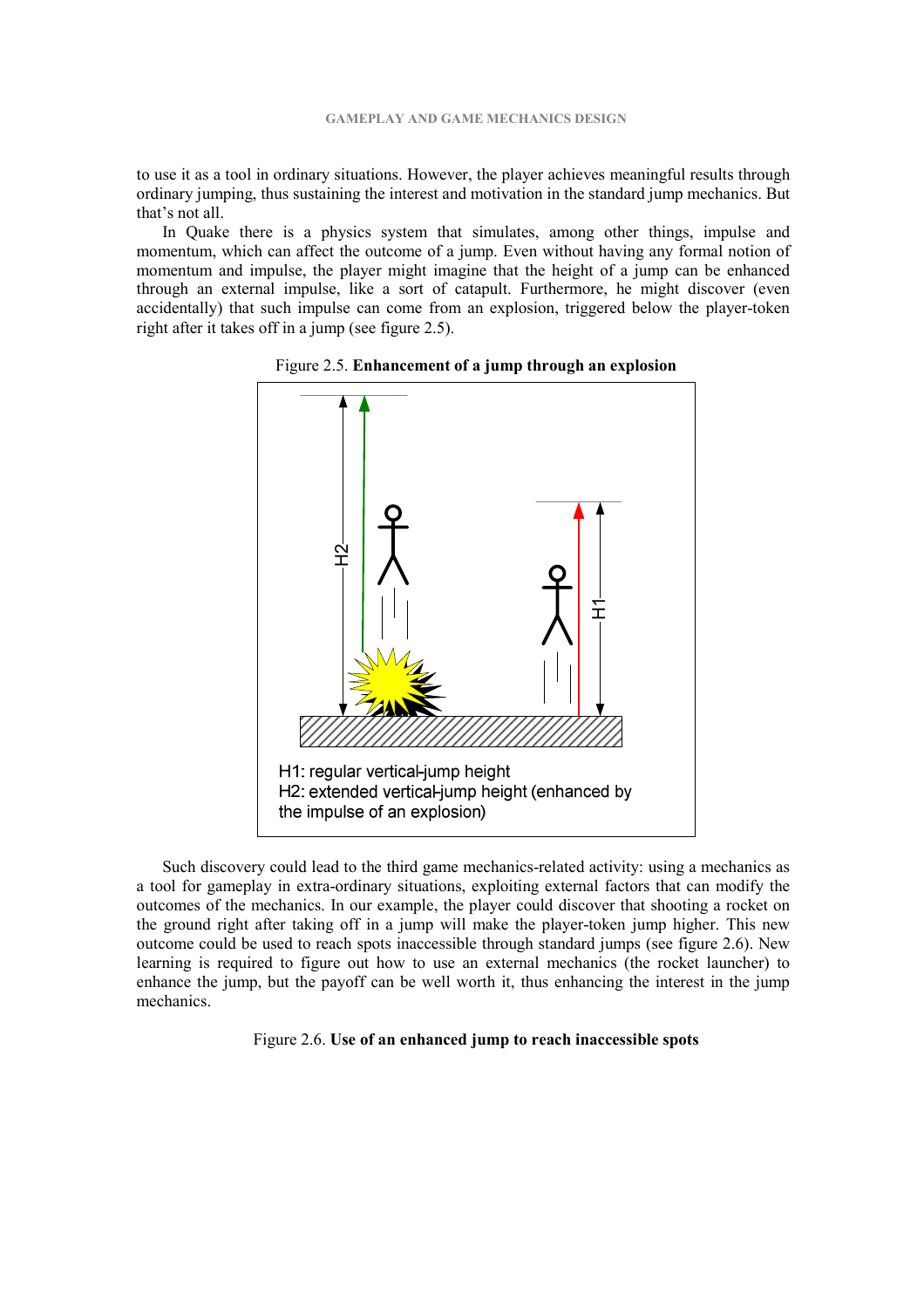

## **2.4 Guidelines to sustain and enhance motivation in learning and using mechanics**

To summarize things up, how can we sustain and enhance players' motivation in learning and using game mechanics? By balancing the effort and time required by learning processes, the effort and time spent on using what has been learned, and the payoffs of the usage of the mechanics.

All this leads to a set of simple but very relevant guidelines:

1) Estimate the learning time for each feature of a specific mechanics, and make sure that the time to learn is proportional to player's perceived complexity and relevance of the feature itself.

2) In order to avoid burnout, design the game to allow players using game mechanics as gameplay tools as soon as they feel they've learned them.

3) To further decrease the possibility of burnout, and increase the perceived appeal and relevance of the mechanics, ensure that players will have enough opportunities to use game mechanics' features enhanced through the influence of external factors, achieving otherwise unattainable goals.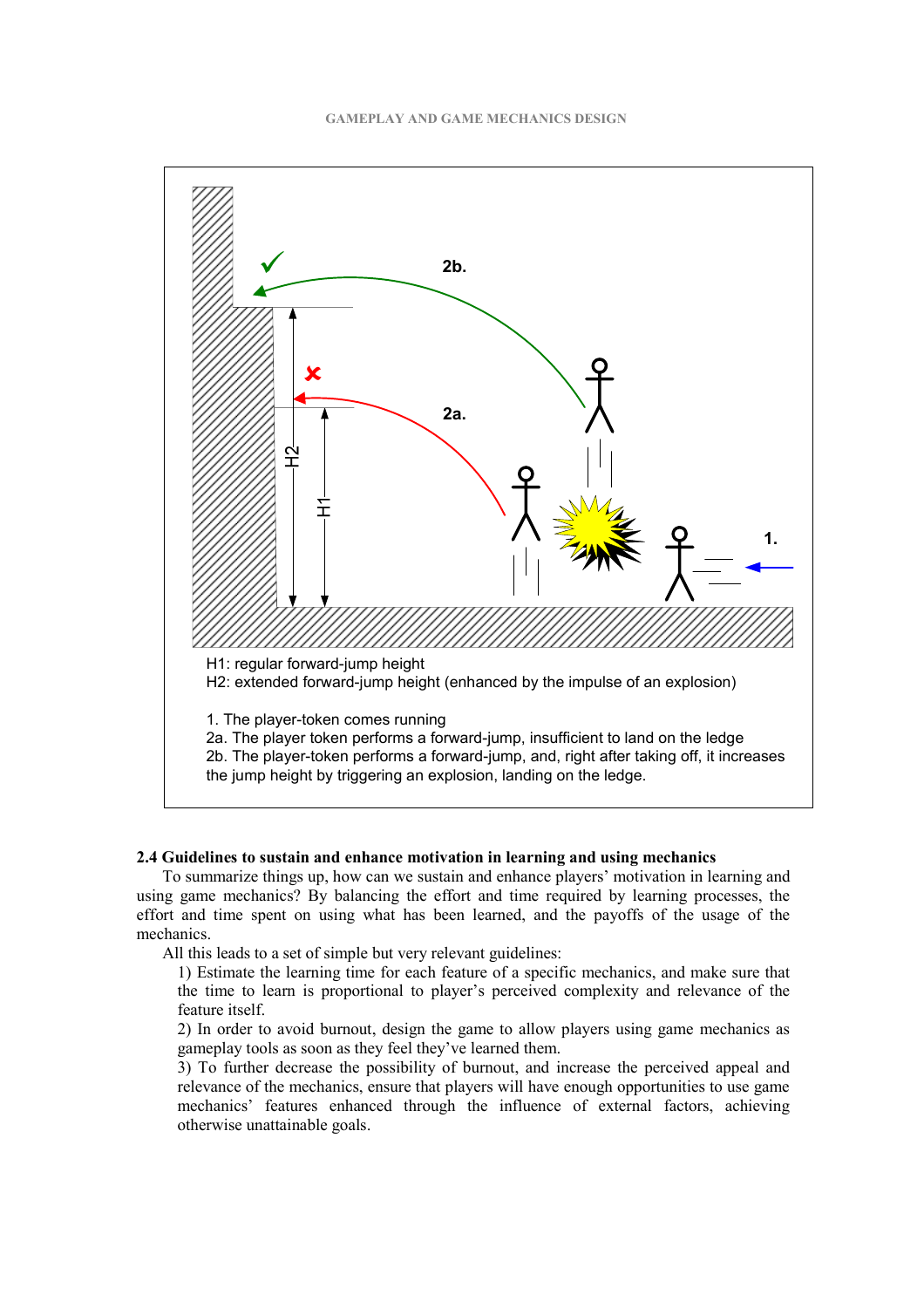4) Always balance time invested in learning with time spent applying what has been learned (and hopefully harvesting well-deserved rewards).

All such guidelines rely explicitly on time. We are not aware of any formal metrics that can help in deciding just how much time should be spent by the player on each game-mechanics related activity. However, over time we came up with a heuristic based on professional experience and empirical observations, which provides fairly relevant indications as to how to balance the durations of game mechanics learning and application processes. Below we propose a version of our heuristics which is simplified but still useful enough to serve as a guideline for game mechanics design.



Figure 2.7. B**alancing learning and application processes** 

From the chart in figure 2.7, it is evident that, when dealing with a new feature of a mechanics, the player will have to learn how to use it first (segment 1.) The learning time shouldn't be too long, otherwise frustration may arise. After the learning has been completed, the player must be given the opportunity to apply what he learned in ordinary situations, using the feature as it is (segment 2.) This process, in order for it to be meaningful and rewarding, should last at least three times what has been invested in learning. After this, it will be possible to introduce novel stimuli and further sustain motivation by allowing the player to learn how to use the feature under external factors that can modify it (segment 3.) The time spent on this learning should be longer than the time spent on the initial learning (it can safely be twice as long). After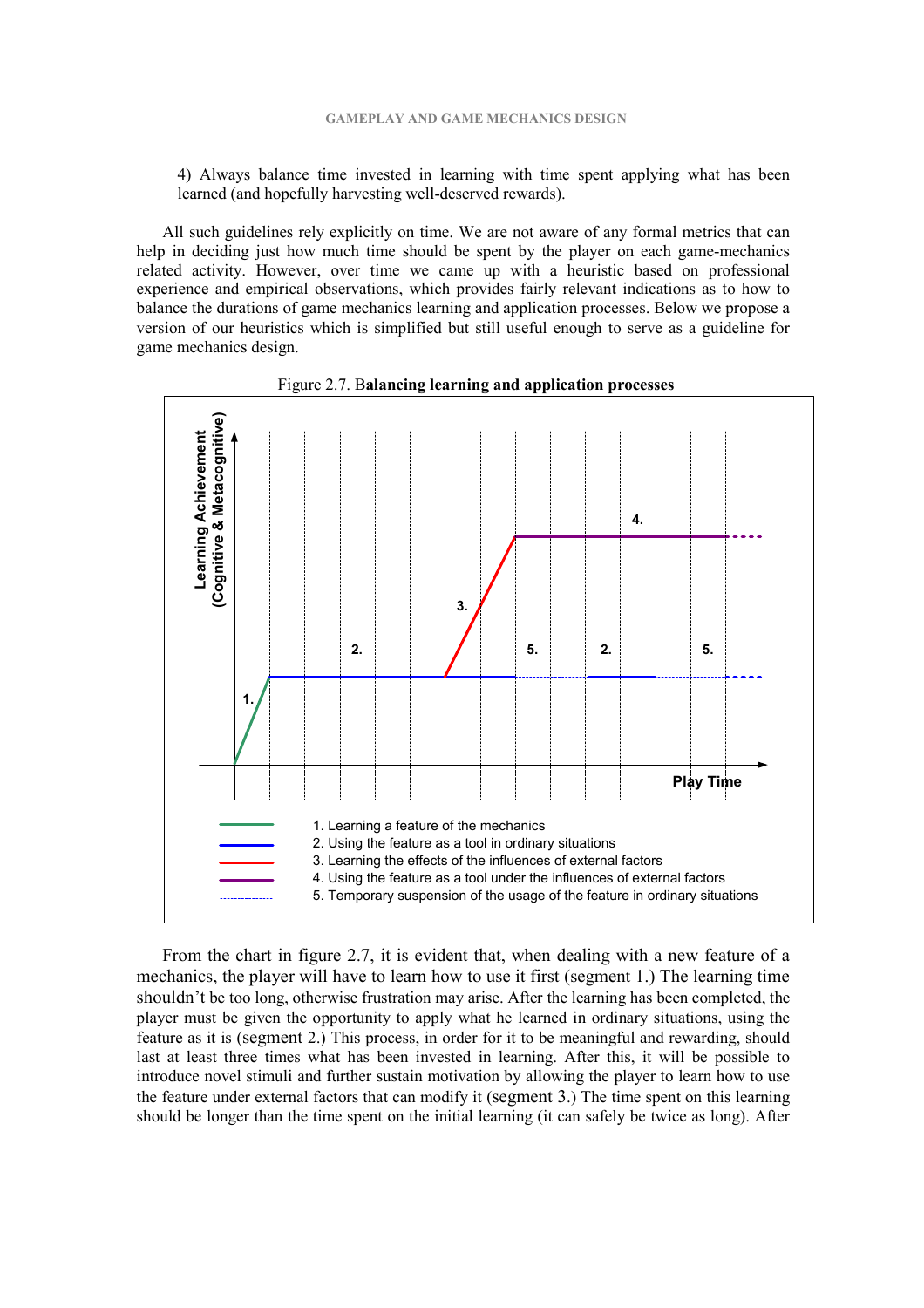this new learning process, the player should be allowed to get his/her rewards, using the "modified" feature in extra-ordinary situations (segment 4.) This stage should last at least thrice the previous one, before something new related to the feature happens. Notice that the two application processes (segments 2. and 4.) can go on in parallel. In fact, it should always be so, even though some temporary suspension of the usage of the feature should be "forced" by the design from time to time (segment 5.), in order to renew the players' interest in the feature as it is (Berlyne, 1955).

#### **3. ARCHITECTING GAMEPLAY**

Once understood the importance of game mechanics and how to deal with them in order to sustain players' interest and motivation, another important question arises: are all game mechanics equally important to players? The answer is no. When analyzing gameplay, players implicitly expect to see some sort of hierarchy between game mechanics, based on their importance. It is important to understand this, in order to know where what to put the emphasis on, thus architecting gameplay and game mechanics properly.

#### **3.1 Core gameplay and core game mechanics**

Players' interactions with a virtual world is mediated by the most important mechanics of any game: the player-token. Such token can be a true avatar, thus representing the embodiment of the player in the virtual world (as it happens in games like Quake and Tomb Raider $\mathbb{R}^2$ ), or it can be an "invisible hand" (as it happens in games like Tetris $\mathbb{B}^3$  and Sim City $\mathbb{B}^4$ ). In both cases, the player-token receives inputs from the player, and mediates all the attempts of interaction with the rest of the virtual world. The rules that govern the player token determine what the player can do with it, and with the rest of the virtual world through it. In other words, the player-token is the key to what is called "core gameplay" in the game design jargon, and is therefore the most important of all the game mechanics.

Always following a player-centered approach, we can define core gameplay as the set of activities that the player will undertake more frequently during the game experience, and which are indispensable to win the game. The game mechanics which allow carrying out the core gameplay activities are called "core game mechanics", and are, consequently, the most important in the game, since players will have to deal with them during most of their play experience. So, for instance, Quake's core gameplay encompasses all the activities aimed at killing enemies and avoiding being killed, whereas Tetris' core gameplay encompasses activities aimed at fitting blocks into each other. Quake's core mechanics set encompasses the previously discussed locomotion system, whereas Tetris' core mechanics include the control system for blocks.

#### **3.2 Core meta-gameplay**

Core gameplay can be used to build the so-called core meta-gameplay activities. To the player, these are apparently "new" activities which share much with the core gameplay activities. In fact, they are indeed core gameplay activities, but with new semantics, and don't require any new game mechanics to be carried out.

This can be understood better with an example. Let's consider Super Mario Bros. $\mathbb{R}^5$ : its core gameplay is centered on avoiding enemies, and the locomotion system is the key core mechanics. The jump feature of Super Mario's locomotion system has an important role, since it is used for both avoiding enemies and reaching the end of each scenario. This could have been enough, in terms of game design, to provide some serious fun to gamers. However, Super Mario can actually jump on the heads of his enemies (most of them, at least) killing them. So, killing enemies is perceived by the player as another gameplay activity. However, thinking of it, "killing enemies" is nothing but a disguised version of "jumping". Hence, we can conclude that in Super Mario Bros. killing enemies is a core meta-gameplay activity, since it can be performed by using a core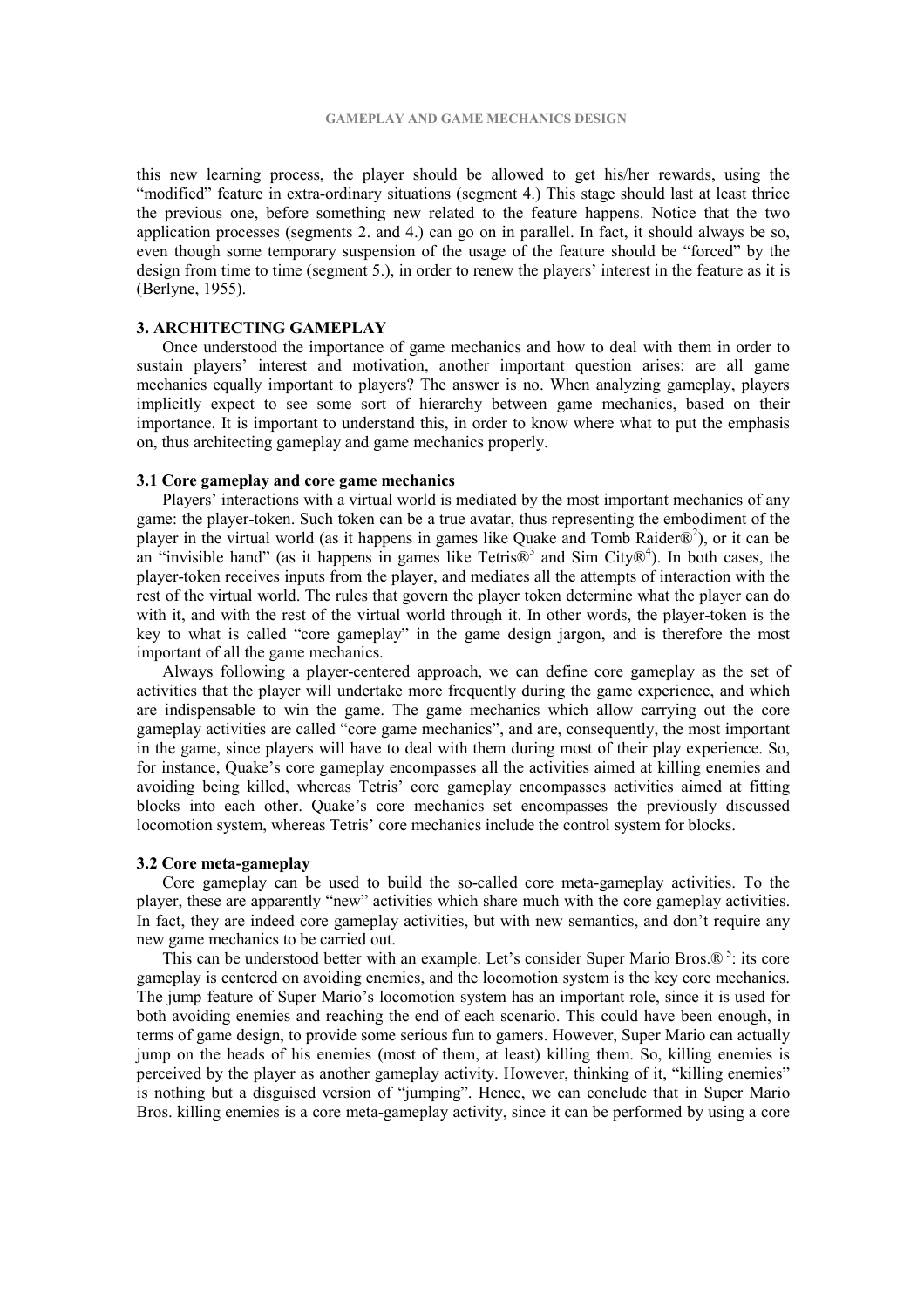game mechanics as it is, and gives a new semantics to the act of jumping (a core gameplay activity).

Core meta-gameplay activities are very powerful game design tools, because they can enrich the game broadening the spectrum of activities offered to the player, still requiring very little new learning in order to undertake the new tasks.

#### **3.3 Satellite game mechanics**

It is possible to enrich the core gameplay (and possibly the core meta-gameplay) without increasing its complexity, by introducing special kinds of mechanics, aimed at enhancing already existing activities. We call these "satellite game mechanics", since their design is functional to already-existing core mechanics. There are three kinds of satellite mechanics: enhancement, alternate and opposition mechanics.

Enhancement mechanics have the purpose of enhancing already-existing core game mechanics. This can be done in two ways: by adding new features to an existing mechanics, or by modifying an existing feature.

In order to add new features to existing mechanics, it is necessary to design what we call addon (or complementary) enhancement mechanics. For instance, in a war game shooting enemies could be the core gameplay activity, and a rifle could be one of the core mechanics. In this case, at a given moment the player could be allowed to earn a telescopic sight that can be applied to the rifle. This would enhance the rifle mechanics by adding a new feature to it, since, after the acquisition of the sight, the rifle could be used in both regular or sharpshooting mode, with clear differences both in terms of usage of the mechanics, and characteristics and outcomes of the core gameplay activities related to it.

In order to enhance an already existing feature of game mechanics, it is necessary to design what we call power-up enhancement mechanics. These have the sole purpose of changing an existing feature, usually to empower the whole mechanics. A good example of this is the silencer of a gun. It changes a feature of the gun, allowing shooting without being noticed. Another good example is Quake's rocket launcher. As described earlier, it can be used in the game to enhance the jump feature of the locomotion system. This example shows how game mechanics can be designed with polyvalence in mind. In fact, the rocket launcher is definitely a core mechanics, being one of the most powerful weapons available in a combat game. But it is also a power-up mechanics, since it enhances a feature of another core mechanics (the jump).

The play experience can be further enriched by offering to players different ways of doing the same things, giving to them the chance of carrying out the same activity using different mechanics. In this case, alternate mechanics are in order. Their purpose is offering to the player alternatives to existing core mechanics (or related features). Thus, true alternate mechanics require new learning, a price that many players are willing to pay if that allows tackling activities in new ways.

Finally, opposition mechanics are a powerful means of enhancing the challenge in a game. Their main purpose is hindering the player's progress. Thus, they are a very peculiar type of gameplay tools, since players learning is not aimed at understanding their working in order to use them, but rather in order to avoid or circumvent them. Of course, polyvalence indicates that some of them could also be used against enemies, thus being proper tools.

#### **3.4 An architectural model for game mechanics**

Enhancement mechanics literally sit on top of core game mechanics, since they are designed strictly based on core mechanics' features, as if they were extensions to them. On the contrary, alternate mechanics sit aside core mechanics. In fact, their design refers to the core mechanics only to ensure that they allow doing the same things, but in truly different ways. Opposition mechanics sit on top of all the other, since, due to their role, they should be designed according to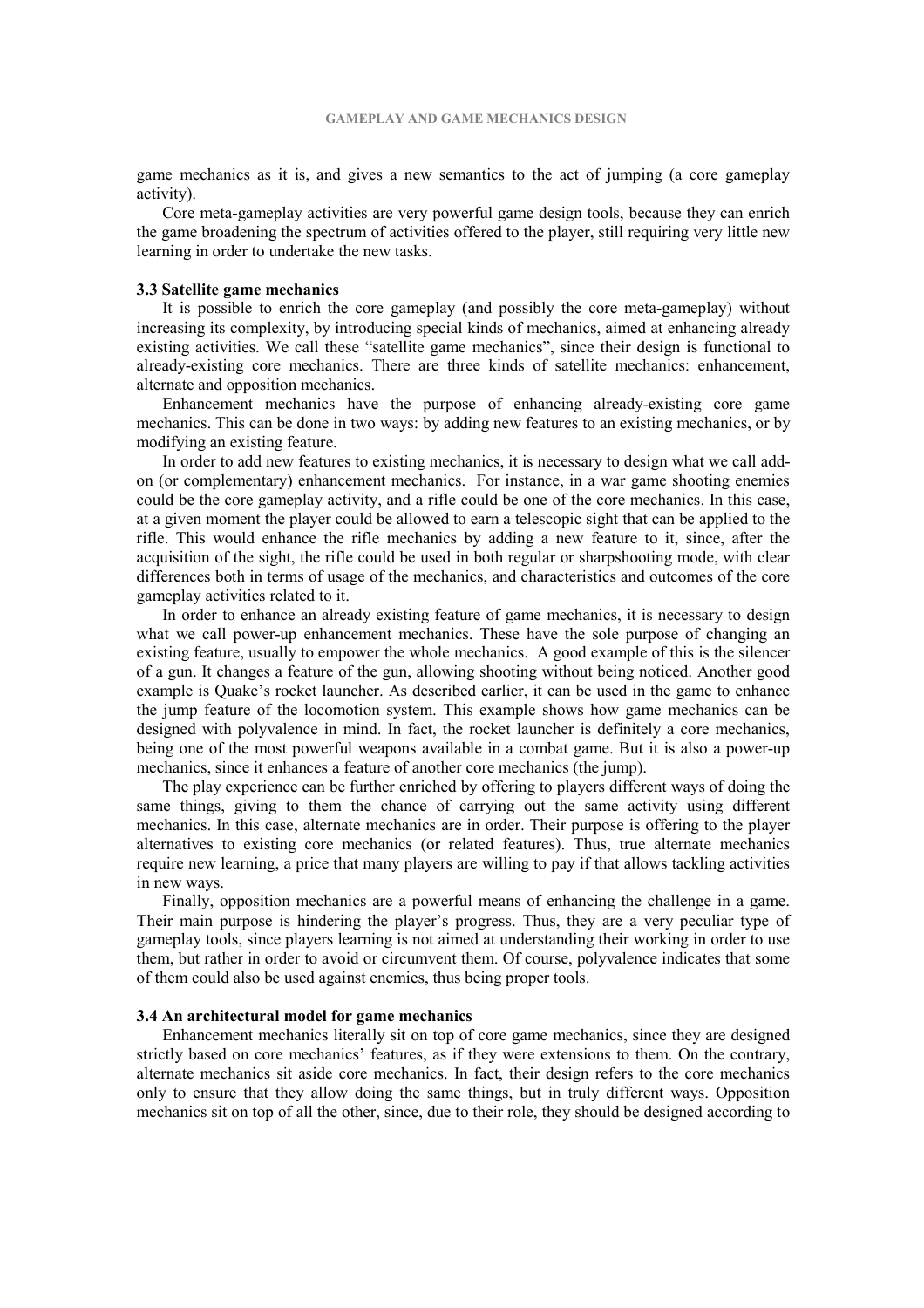the inner workings of the rest of the mechanics. This leads to the architectural model proposed in figure 3.1.



Figure 3.1. **An architectural model for game mechanics** 

Notice that enhancement mechanics sit on top of alternate mechanics as well. This is because a good design should also consider the possibility of providing enhancements to alternate mechanics.

The architecture hints that good gameplay can be completely built based on a handful of good core mechanics. In fact, a thoughtful design can lead to a simple but yet rich gameplay, consisting of few core activities based on a limited set of chore mechanics, but with very many variations introduced through all kinds of satellite mechanics. We found that players are very keen on this kind of gameplay, since it allows a continuous development of mastery, still regularly introducing elements of novelty that enhance the challenge and sustain the motivation in playing the game.

#### **3.5 Peripheral gameplay**

Core gameplay and meta-gameplay activities can be more than enough to provide an entailing play experience. However, sometimes the context of the game requires designers to go beyond those two categories of gameplay activities.

For instance, consider a typical point-and-click adventure game. In such games the core gameplay is usually centered on exploration, puzzle-solving and dialog activities. Suppose that, at a given moment, the plot requires the protagonist to row a canoe through a swamp. Furthermore, the poor fellow will have to avoid dangerous crocodiles. That might as well be the only time in the whole game that the player is required to row a canoe and avoid crocodiles. New activity, new learning, probably not functionally indispensable (in the sense that there might have been other ways of designing the activity to achieve the same goal), but yet a new piece of gameplay is there, with all the related mechanics.

This usually happens because the plot and the setting of the game require a radical although temporary change in the gameplay, for the sake of realism. Very often, though, this might be the result of whimsical design decisions, seeking the "ultimate" gameplay enrichment… Whatever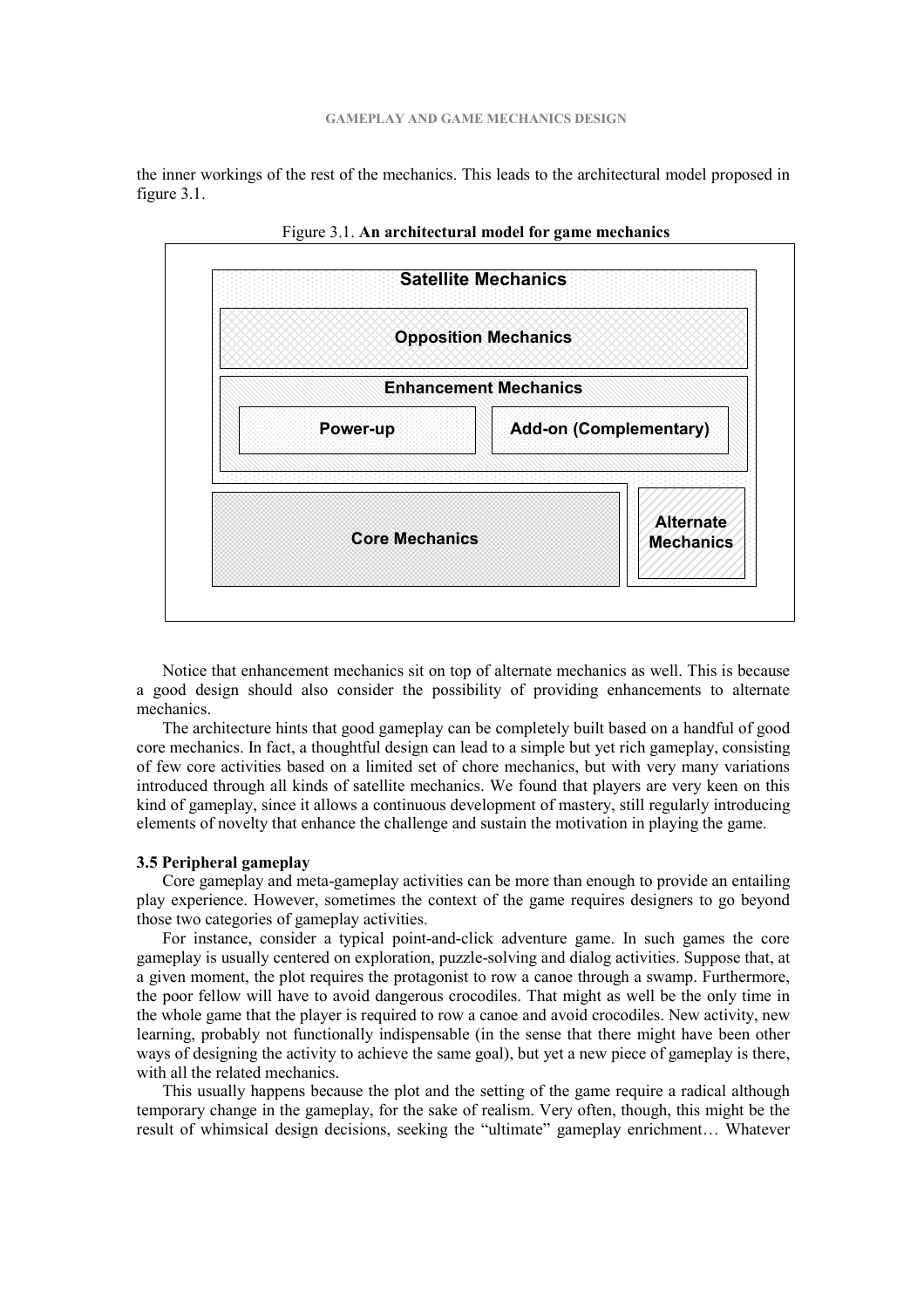the reason, in such cases the player will face a radical although temporary change in the gameplay. It could be so radical as to give the sensation that, for a while, the core gameplay has changed completely, since the core activities that must be performed have nothing to do with the "real" core gameplay.

We define peripheral gameplay the category encompassing all those activities which require completely new mechanics (neither relying on core mechanics nor on satellite mechanics), and which temporarily substitute the core gameplay at a given stage of the game experience.

Peripheral gameplay is expensive, since it introduces new activities and requires the creation of totally new game mechanics, consequently demanding to the player new learning, and disrupting his progress in mastering the core gameplay. Therefore, in our opinion it must be tackled with caution, and avoided whenever possible.

#### **3.6 Guidelines for gameplay design**

From the analysis presented in the previous section stems the following set of gameplay design guidelines:

1) Minimize the learning time required to master core mechanics' features.

2) Minimize the number of core mechanics, and the amount of features for each one of them.

3) Make sure that all core mechanics are relevant throughout most of the game, and that there are no functional redundancies amongst them.

4) Exploit polyvalence in game mechanics design.

5) Exploit satellite mechanics in order to sustain and enhance players' motivation in using core mechanics.

6) Suspend temporarily the use of specific mechanics in order to renew players' interest in them.

7) Build the gameplay mostly based on core gameplay and core meta-gameplay activities, providing through them the doses of challenge, mastership and reward that players seek.

8) Minimize the use of peripheral gameplay.

#### **7. CONCLUSIONS**

Gameplay is the most important pillar of the game design activity. A handful of good core mechanics and some carefully thought satellite mechanics allow creating games with simple but yet rich and entailing gameplay, capable of providing to players the challenge, mastery and reward that they seek, without unnecessary difficulties, thus sustaining and enhancing their motivation.

In fact, the combination of core and satellite mechanics permits having a limited number of gameplay activities with many variations for each one of them. This allows players to feel a continuous evolution and development of mastery in all the core gameplay activities. At the same time, the slight variations introduced through satellite mechanics provide those elements of novelty indispensable to constantly enhance the challenge, refresh the game experience and sustain players' motivation in playing the game.

The benefits of this approach are not limited to the effects on players' motivation. Focusing on a restrained set of core mechanics and building most of the gameplay upon it allows increasing the efficiency of the whole development process, minimizing the requirements for new resources and maximizing the possibility of thoroughly testing and balancing all the mechanics and the related activities.

All this leads to a simple but very relevant conclusion: game designers should be in first place skilled and sensitive toy-makers, capable of building a comprehensive but yet parsimonious set of core and satellite mechanics. And then, they should be architects capable of building apparentlycomplex gameplay structures with as few toys as possible.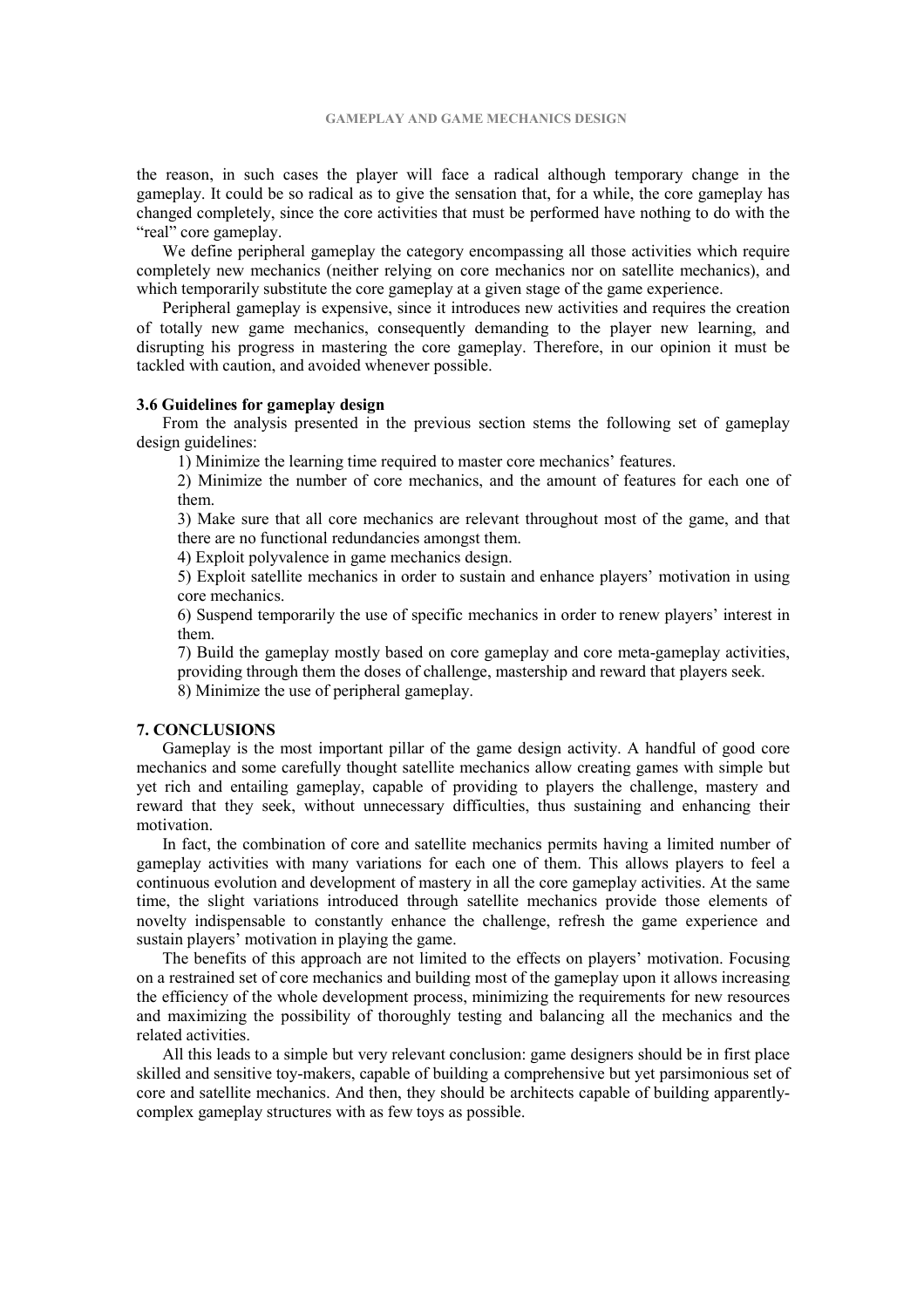# **BIBLIOGRAPHY**

- Bates, B. (2001), *Game Design: the Art and Business of Creating Games*, Prima Publishing, Rocklin.
- Berlyne, D.E. (1950), "Novelty and curiosity as determiners of exploratory behavior", *British Journal of Medical Psychology*, No. 41.
- Berlyne, D. E. (1955), "The arousal and satiation of perceptual curiosity in the rat", *British Journal of Medical Psychology*, No. 48.
- Bruner, J. S. (1972), "Nature and uses of immaturity", *American Psychologist*, Vol. 27, No. 8,. In Bruner, J. S., Jolly, A. and Sylva, K. (eds.) (1976), *Play. Its role in development and evolution*. Penguin Books, New York.
- Bruner, J. S. and Sherwood, V. (1976). "Peekaboo and the learning of the rule structures". In Bruner, J. S., Jolly, A. and Sylva, K. (eds.) (1976), *Play. Its role in development and evolution*. Penguin Books, New York.
- Cook, D. (2006), *What are game mechanics?* Available from: http://lostgarden.com/2006\_10\_01\_archive.html [cited 9 August 2007].
- Crawford, C. (1984), *The Art of Computer Game Design*, Osborne/McGraw-Hill, Berkley. Available from: http://www.erasmatazz.com/Library.html. [cited 9 August 2007].

Crawford, C. (2003), *On Game Design*, New Riders Publishing, Indianapolis.

- Fabricatore, C. (1999), Playability in Action Videogames: a Theoretical Design Reference, Ph. D. Catholic University of Chile.
- Fabricatore, C., Nussbaum, M. and Rosas, R. (2002), "Playability in Action Videogames: A Qualitative Design Model", Human-Computer Interaction, 17 (4).
- Fowler, M. (2003), *UML Distilled: A Brief Guide to the Standard Object Modeling Language, Third Edition*, Addison-Wesley, Reading.
- Hutt, C. (1966), "Exploration and play in children", *Symposia of the Zoological Society of London*, No. 18. In Bruner, J. S., Jolly, A. and Sylva, K. (eds.) (1976), *Play. Its role in development and evolution*, Penguin Books, New York.
- Kotler, P. (1993), *Marketing management, analysis, planning, implementation, & control*, Prentice Hall, Englewood Cliffs.
- Lewinski, J. S. (1999), *Developer's Guide to Computer Game Design*, Wordware Publishing, Inc., Plano.
- Malone, T. W. (1981a), "What Makes Computer Games Fun?", *Byte*, No. 6.
- Malone, T. W. (1981b), "Toward a theory of intrinsically motivated instruction", *Cognitive Science*, No. 4.
- Malone, T. W. and Lepper, M. R. (1987), "Making learning fun: A taxonomy of intrinsic motivations for learning". In R. E. Snow & M. J. Farr (eds.) (1987), *Aptitude, learning, and instruction, III: Conative and affective process analysis*, Lawrence Erlbaum Associates, Killsdale.

Pedersen, R. E. (2003), *Game Design Foundations*, Wordware Publishing, Inc., Plano.

Rouse III, R. (2001), *Game Design Theory and Practice*, Wordware Publishing, Inc., Plano.

Rollings, A. and Adams, E. (2003), *on Game Design*, New Riders Publishing, Indianapolis.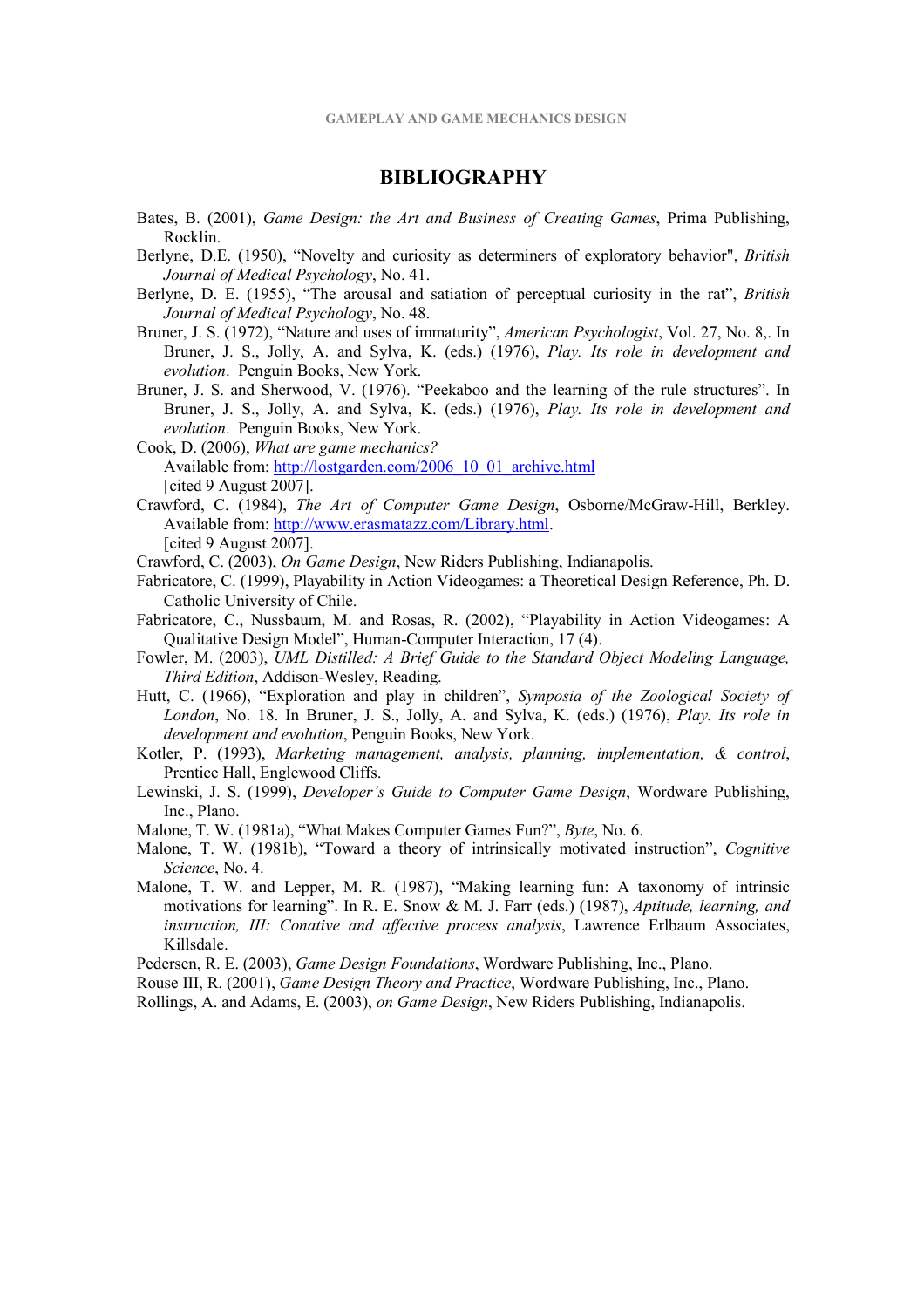# **ENDNOTES**

- 
- <sup>1</sup> Quake is a registered trademark of Id Software.<br>
<sup>2</sup> Tomb Raider is a registered trademark of Eidos P.I.C.<br>
<sup>3</sup> Tetris is a registered trademark of The Tetris Company LLC.<br>
<sup>4</sup> Sim City is a registered trademark of Ma
- 
-